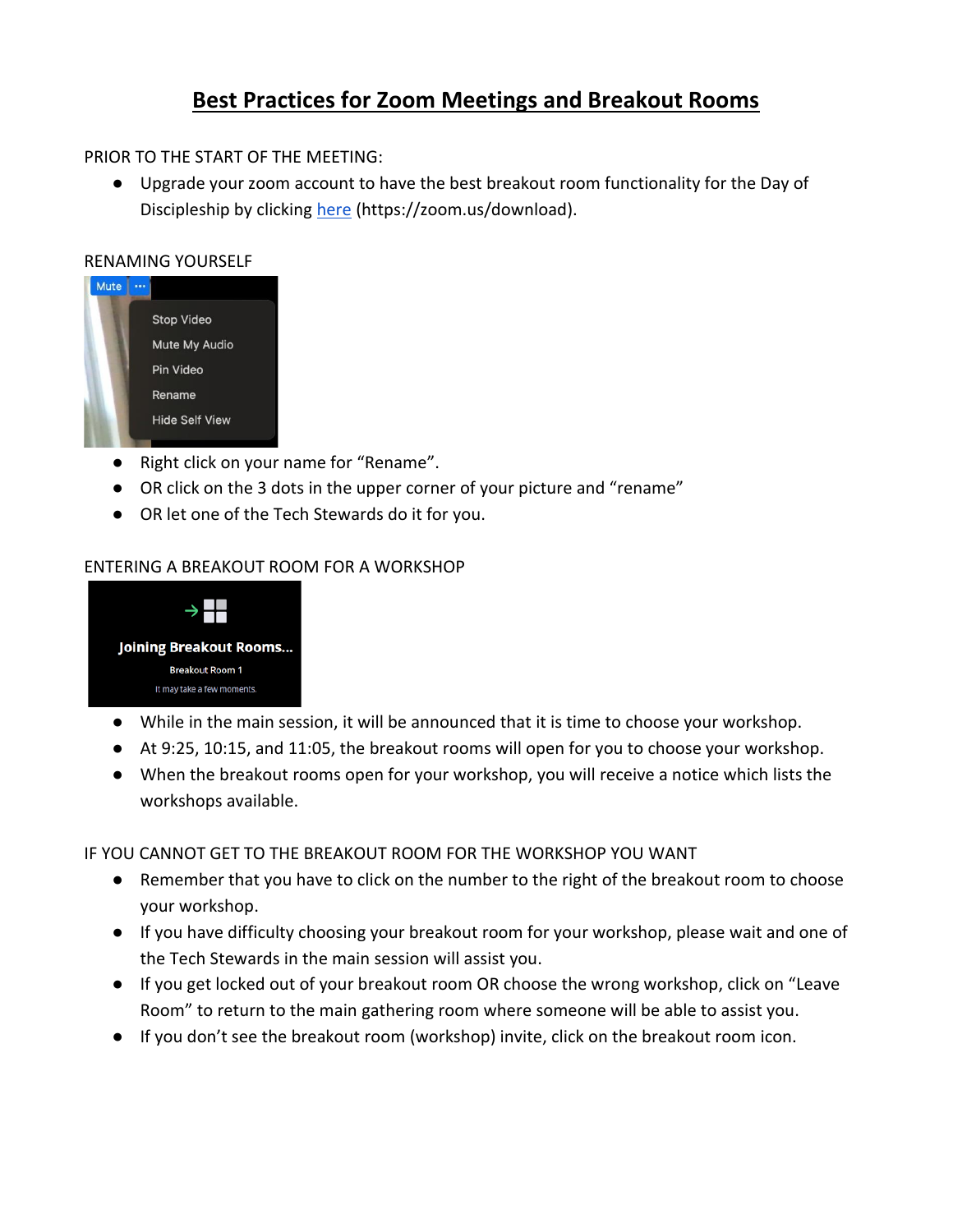## WHEN IT'S TIME TO LEAVE THE BREAKOUT ROOM AND RETURN TO THE MAIN SESSION

- When the workshop has 5 minutes remaining, everyone will receive a message to alert you to the time remaining.
- When the workshop has one minute remaining, you will notice a one-minute countdown clock will begin. At the end of that minute, you will automatically be returned to the main session. (If you choose to leave the Breakout room before the end of the session, click on the blue "leave room" and then blue "leave breakout room". Do not click on "Leave meeting".)
- EVERYONE will leave their breakout room and return to the main session.

## IF YOU HAVE ANY TECHNICAL DIFFICULTIES



- Raise your hand (physically or in zoom) and a Tech Steward will assist you.
- If you are unable to find breakout rooms, hover at the bottom of your screen and look for "Breakout Rooms" or "More" and then "Breakout Rooms".
- If you accidentally click on "Leave Meeting" instead of "Leave Breakout Room", click on the link in the email sent to you to rejoin the meeting or enter meeting id # 812 7816 9925.
- Above all...do not panic! There will be a number of ISC staff/volunteers to help you!
- Once in Zoom, you can raise your hand or send a chat for help. You can also find these options under the "More  $-3$  dots" icon at the bottom of your screen.
- If you need additional help with zoom, call Christy prior to the event (618-420-2608) or during the event: Lynnette (618-558-0054), Shana (618-882-8247), Julie (618-304-0394), Debbie (618-

## IF YOU ARE USING YOUR PHONE OR A TABLET

- You may not have all of the capabilities on a phone/tablet as you would on a computer/laptop.
- To get to more of your functions, simply tap the screen. You will see "3 dots More". Click on that for these functions - "Chat, raise your hand, put in a reaction, vote yes or no".
- When the Breakout Rooms open, tap your screen to see the Breakroom icon (four squares). Click on that icon and choose your Workshop.
- In order to see more people, swipe to see everyone in the zoom call.